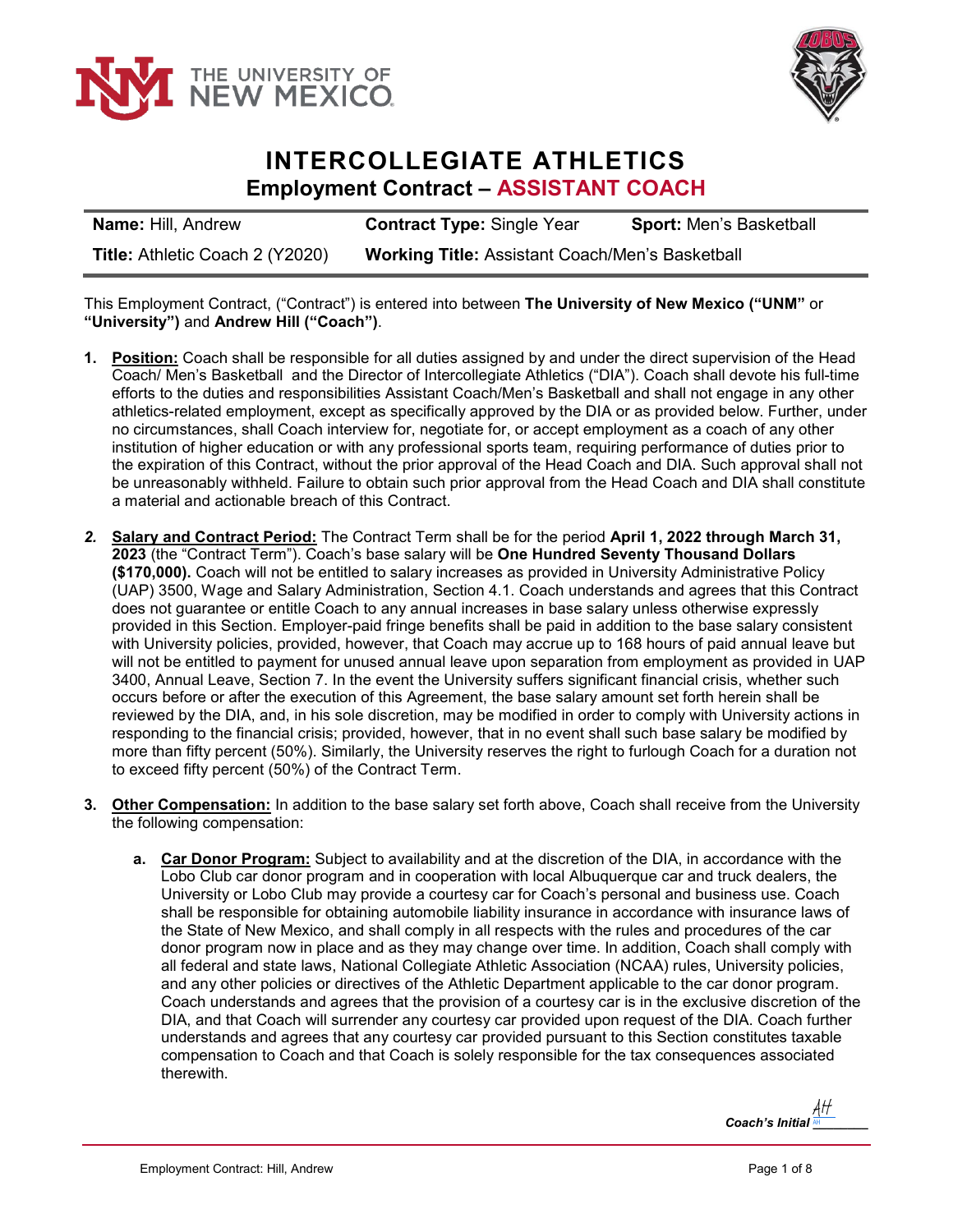**b. Travel:** At the DIA's sole discretion, Coach's spouse or domestic partner (as described in UAP 3790, Domestic Partners) and minor dependent children (together, "Family Members") may be added to the official University travel party for regular season away and post-season games within the continental United States. Travel costs for Family Members (including but not limited to costs of transportation, lodging, food and incidentals) shall be at Coach's expense, unless determined by the DIA, in his sole discretion, that funds and logistics allow for the University to provide for any or all of such costs. Coach understands and agrees that any value received by Coach under this provision likely is taxable compensation to Coach, and that Coach is solely responsible for the tax consequences associated therewith.

Coach understands agrees that all compensation set forth in this Section is subject to compliance with University policies and procedures, the Mountain West Conference (MWC) rules and regulations, and the NCAA policies and procedures.

- **4. Incentive Salary:** An incentive payment is a direct payment over and above the Coach's base salary, in an amount to be determined by the DIA subject to the approval of the University President or designee and subject to availability of funds. Coach is eligible for an incentive payment upon achieving performance criteria established by the DIA in his exclusive discretion, and which are subject to annual review and revision by the DIA. Coach will be eligible for such incentive salary payments after completing the Contract Term in which the incentive is earned. Incentive payments, if any, will be paid no later than **ninety (90)** days after the end of the Contract Term. In order to be eligible for incentive payments under this provision, Coach must be currently employed by the University at the time that the incentive payment is due. Coach understands and agrees that incentive payments, if any, are taxable compensation to Coach and that Coach is solely responsible for the tax consequences associated therewith.
- **5. Independent Income:** Subject to compliance with Athletics Department, University, MWC and NCAA policies, as currently in force and from time to time amended, and with advance written permission of the DIA, Coach may earn other athletics-related income during the period of this Contract only as set forth below. Coach understands and agrees that such activities are independent of Coach's University employment and the University shall have no liability or responsibility for any claims arising therefrom. Coach agrees to indemnify the University and hold it harmless from any claims arising out of any independent contractual or other business and/or employment arrangements with third parties. Coach's advance written requests pursuant to this Section shall include the sources and amounts of any independent income contemplated by this Section. Coach understands and agrees that Coach is solely responsible for any tax liability associated with such activities.

With the written permission of the DIA, Coach may organize and conduct or be employed by a camp, clinic, lessons, or sports league pursuant to the Athletics Department's summer camp policy. Coach understands and agrees to comply with all generally applicable University policies, NCAA and MWC rules, as well as the terms UNM Athletics' Camp Manual Policy and Procedures provided by the UNM Athletics Compliance office. Coach acknowledges that these policies, procedures and rules include, but are not limited to policies and rules regarding: licensing of University logos, trademarks, copyrighted material and the images and likenesses of University students and employees; income reporting; background checks; minors on campus; discrimination and harassment; and the appropriate use of University facilities. These activities are performed in addition to Coach's assigned duties and responsibilities, and shall not interfere with those assigned duties and responsibilities. Coach shall receive no compensation from the University in connection with these activities. Coach understands and agrees that Coach is solely responsible for any tax liability associated with such activities and that the University shall have no liability or responsibility for any claims arising therefrom. Coach shall be responsible for obtaining general liability insurance in accordance with insurance laws of the State of New Mexico, and will name the University as a third-party beneficiary of such insurance policies. Coach agrees to indemnify the University and hold it harmless from any claims arising out of any camprelated activities.

**6. Duties and Responsibilities:** Under the supervision and direction of the Head Coach/Men's Basketball and the DIA, Coach shall be responsible for assisting the Head Coach to achieve, in an efficient and effective

*Coach's Initial* <u>AH</u>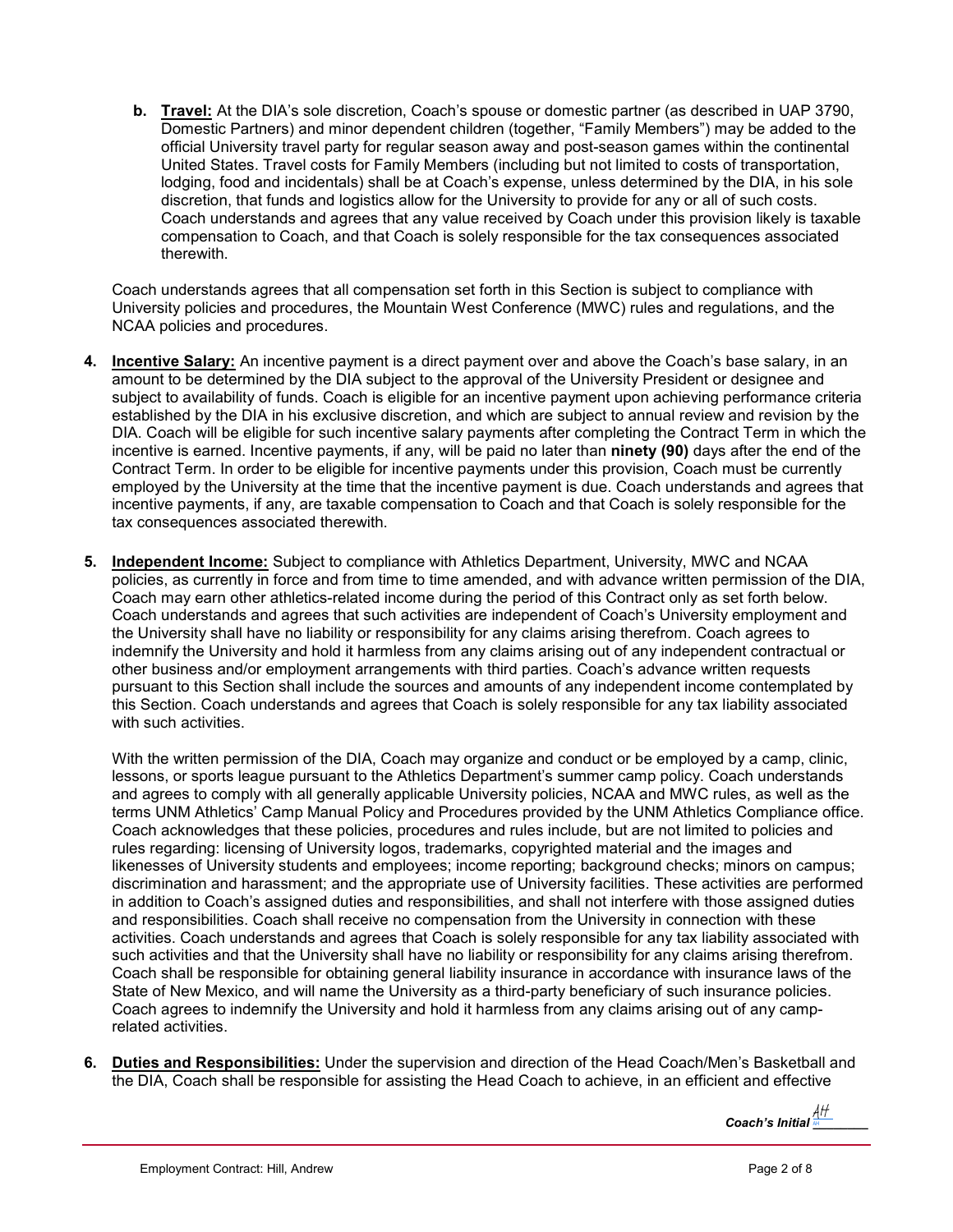manner, the goals and objectives of the University's Intercollegiate Men's Basketball Program and the Department of Intercollegiate Athletics as established by the DIA. Said goals and achievements shall be in concert with the mission of the Department of Intercollegiate Athletics and the University, including the planning development, implementation and maintenance of an NCAA Division I Men's Basketball program that is characterized by excellence, exemplified by academic achievement and development of character, maturity and a sense of fair play in Men's Basketball. To that end:

- **a.** Coach shall perform his duties and responsibilities under this Contract to the reasonable satisfaction of the Head Coach and DIA, including but not limited to, assisting the Head Coach in the recruitment of student athletes consistent with all NCAA and MWC regulations, coaching and instruction of student athletes as well as all responsibilities normally associated with and performed by an Assistant Coach to the Head Coach of an NCAA Division I Men's Basketball program at a member institution of the Mountain West Conference or other major NCAA Division I institution. Coach agrees to maintain a courteous and collegial working relationship with Athletics Department and University staff and faculty. Coach shall perform all duties set forth in this Contract and reasonably assigned by the Head Coach/and DIA including, without limitation, assisting in the development and implementation of recruiting plans and strategies consistent with all applicable NCAA and MWC regulations; and, in general shall be responsible for evaluating, recruiting training conditioning, instructing, supervising, disciplining and coaching student athletes to prepare them to compete in the MWC and against college competition at the national level.
- **b.** Coach shall be responsible for assisting the Head Coach and use his best efforts to ensure that institutional control of the Men's Basketball program is sustained through the development, implementation and maintenance of a vigorous and effective program for compliance with all NCAA, and MWC regulations and bylaws, and all policies of the University.
- **c.** Coach shall act and speak positively about the University and the University's athletic programs in private and public forums.
- **d.** Coach shall perform his duties and responsibilities while comporting himself at all times in a professional and personal manner consistent with good sportsmanship and with the high moral, ethical and academic standards of the University and the Department, the MWC, and the NCAA.
- **e.** At no time shall Coach be involved in discreditable conduct that is inconsistent with professional standards of the University, or that is seriously prejudicial to the best interests of the University, or that violates the University's mission in a substantive manner.
- **f.** Coach shall exercise due care such that any personnel under his responsibility or supervision shall comport themselves in a similar manner.
- **g.** Coach shall make every reasonable effort to ensure that all student athletes' academic requirements are met in cooperation with and in support of the University faculty and administration.
- **h.** Coach recognizes and supports the importance to the University of its academic policies, standards and requirements and Coach hereby agrees to abide by and support these and any future academic standards adopted by the University, in all aspects of his duties and set forth herein.
- **i.** Coach shall not disclose or use any secret, proprietary, or confidential information about the University or its business affairs or activities, all of which shall be deemed "confidential information," except during the term hereof and then only for the benefit of the University.

*Coach's Initial \_\_\_\_\_\_\_\_* -H AH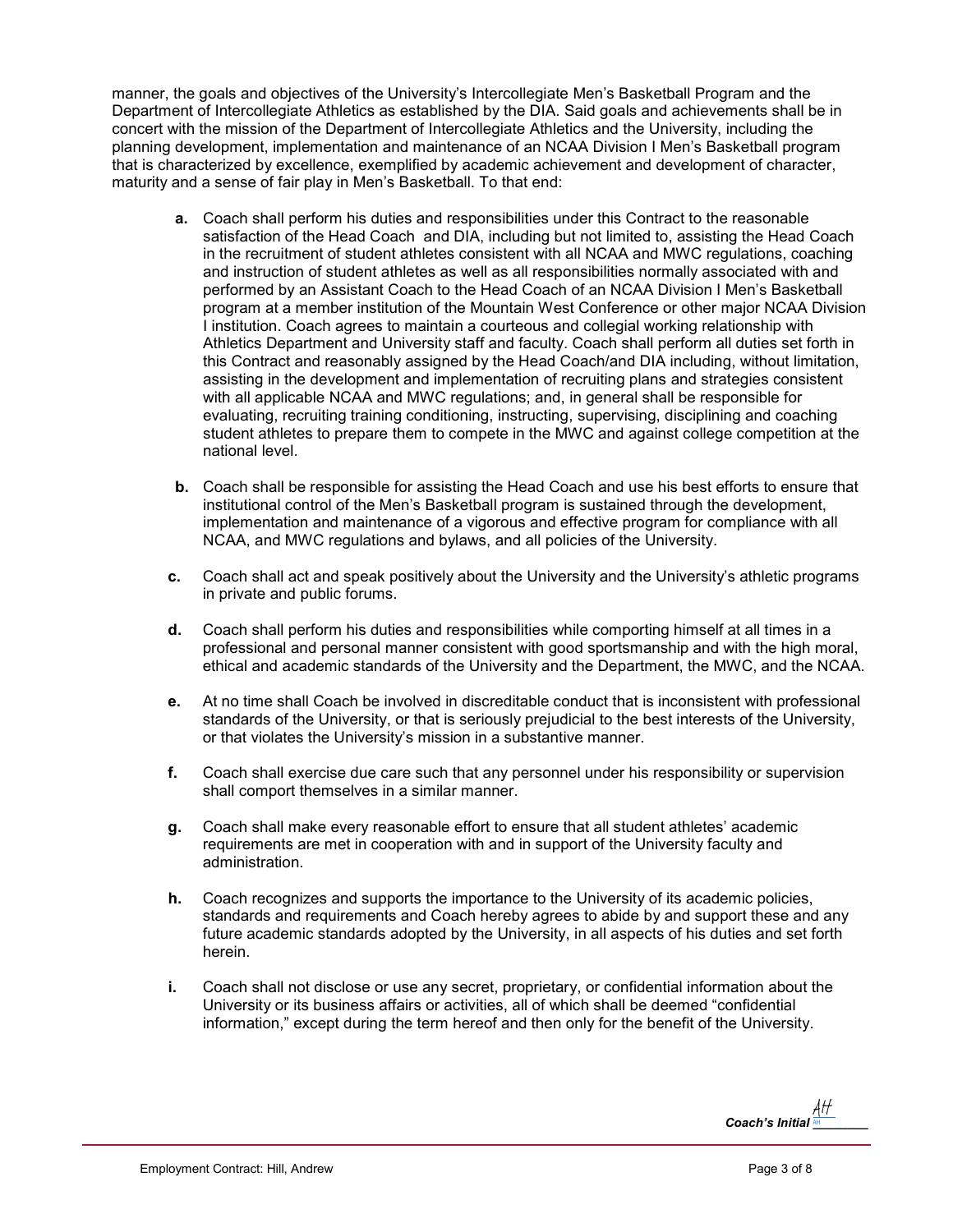- **j.** Coach, as a recognized and notable spokesperson for intercollegiate athletics and education, shall support the University administration mission, policies and decisions, in all of his dealing and activities with the public
- **7. Conduct of Athletics Personnel:** Coach, hired to administer, conduct, and/or coach intercollegiate athletics, shall act with honesty and sportsmanship at all times in promoting the honor and dignity of fair play in the context of the high standards associated with collegiate competitive sports. Coach understands and agrees that honesty and sportsmanship at all times, and the promotion of the honor and dignity of fair play in the context of the high standards associated with collegiate competitive sports, are material to this Contract, and that any conduct that undermines these values may be grounds for discipline, which can include termination for cause in accordance with Section 11.

Coach acknowledges that negative statements concerning the Athletics Department, the University, and the State of New Mexico made to the media or in public may be detrimental to recruiting, fundraising, and the morale of coaches, staff and players in the Men's Basketball program and other programs of intercollegiate athletics and the reputation of the University. Therefore, Coach agrees that Coach is highly encouraged that whenever appropriate and in a timely manner, will first direct any complaint or criticism that Coach may have of a particular University Sports Program, the Athletics Department or the University to the DIA before directing the complaint or criticism to anyone else. This shall not prohibit Coach from making communications protected by whistleblower laws. Further, Coach shall make reasonable efforts to project a positive image with respect to the University, Athletics Department, and Men's Basketball Program. Any conduct that disparages the Men's Basketball Program, Athletics Department or the University may be grounds for discipline, which can include termination for cause in accordance with Section 11.

Coach shall not engage in activities or conduct injurious to the reputation of the University, including without limitation, repeatedly conveying to one person, or conveying to an assembled public group, negative information concerning the University.

- **8. Unethical Conduct:** Coach will refrain from unethical conduct. Unethical conduct may include, but is not limited to, the following examples of misconduct:
	- **a.** Refusal to furnish information relevant to an investigation of a possible violation of an NCAA regulation when requested to do so by the NCAA or the University;
	- **b.** Involvement in arranging for fraudulent academic credit or false transcripts for a prospective or an enrolled student-athlete;
	- **c.** Involvement in offering or providing a prospective or an enrolled student-athlete an improper inducement or extra benefit or improper financial aid;
	- **d.** Furnishing the NCAA or the University false or misleading information concerning Coach's involvement in or knowledge of matters relevant to a possible violation of an NCAA regulation;
	- **e.** Receipt of benefits by Coach for facilitation or arranging a meeting between a student-athlete and an agent, financial advisor, or a representative of an agent or advisor (e.g., "runner");
	- **f.** Refusal to furnish information relevant to an investigation of a possible violation of federal or state law or University policy when requested to do so by lawfully authorized federal or state agents or University officials or when otherwise required to report under University policy; or
	- **g.** Refusal to comply with regulatory or policy requirements, including but not limited to the reporting requirements imposed by the Jeanne Clery Disclosure of Campus Security Policy and Campus Crime Statistics Act, Title IX of the Education Amendments of 1972 (the "Clery Act"), and any and all University policies relating thereto.

*Coach's Initial* <u>새</u>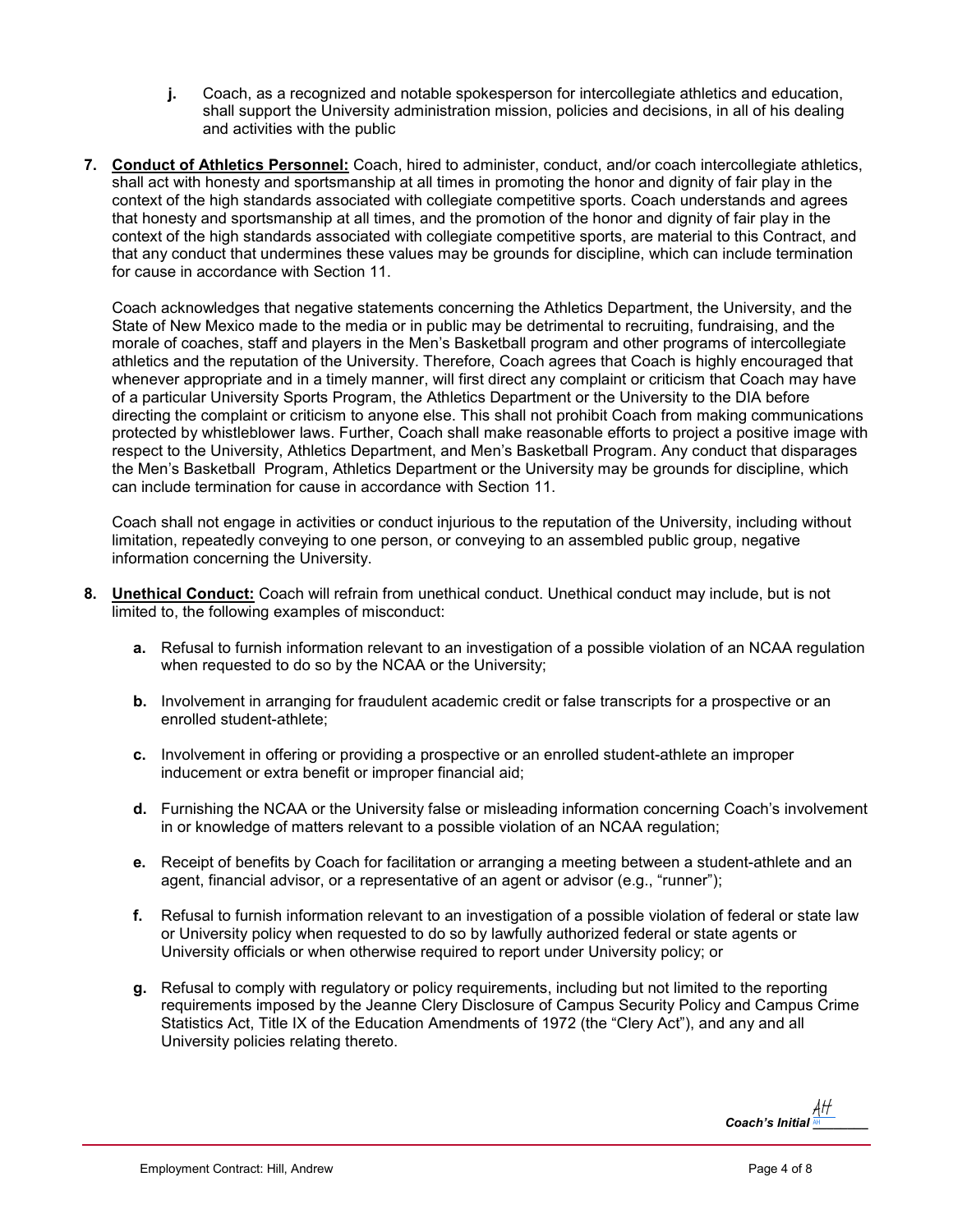Coach's agreement to refrain from unethical conduct is a material term of Coach's employment and this Contract. Coach expressly understands and acknowledges that unethical conduct is sufficient justification for Termination of Contract for Cause as described in Section 11.

**9. Compliance With Laws, Policies, Rules and Regulations:** Coach shall be responsible for being fully knowledgeable of, and being in full compliance with, the policies, rules, and regulations of the University, the MWC, or any other conference with which the University may elect to affiliate, the NCAA (as they are currently in force and as they are amended from time to time), as well as applicable federal laws, including but not limited to the Clery Act; Title IX of the Education Amendments of 1972; applicable New Mexico laws; and University policies regarding crime reporting and sexual harassment, including, but not limited to sexual harassment, sexual misconduct, and sexual violence. Coach shall immediately report any apparent or confirmed violations of the above laws, policies, rules, and regulations occurring in the department to the university's compliance staff, the DIA, or UNM's Division of Human Resources, as well as other University official/departments as may be required by University policy. Upon receiving any information about a person who has experienced sexual misconduct, harassment, sexual assault or other sexual violence, Coach shall also report the information to UNM's Office of Compliance, Ethics and Equal Opportunity (CEEO) within 24 hours, or as soon as reasonably practicable, by calling CEEO at 505-277-5251 or by email at oeounm@unm.edu. Failure by Coach to report immediately to the University's athletics compliance staff and, as appropriate the DIA or other responsible University official/department, any alleged violations of University, MWC or NCAA policies, rules or regulations by Coach or, upon becoming aware of violations by any coaches, staff members, student-athletes, or other persons under Coach's supervision that become known to Coach, which failure, in the reasonable opinion of the DIA (i) creates material risk for the University or Program or (ii) negatively affects the University or the Program in a material manner, shall subject Coach to disciplinary or corrective action as set forth in the NCAA enforcement procedure. Such failure to report shall also subject Coach to immediate suspension, at the University's sole discretion, for a period of time without pay, or termination as described in Section 11.

If the University determines that Coach is in violation of MWC or NCAA rules and regulations while employed by the University, or was in violation of NCAA or conference rules and regulations during prior employment at another NCAA member institution, Coach shall be subject to disciplinary or corrective action as set forth in the NCAA enforcement procedure and may be suspended without pay by the University at the University's reasonable discretion for a period of time not to exceed ninety (90) days, or terminated as described in Section 11. If Coach fails to meet his obligations as stated in this Section or fails to complete any Universityrequired training within six (6) months of the beginning of Coach's employment, or otherwise fails or refuses to meet his obligations under any law, regulation, policy or procedure, Coach may be subject to disciplinary action up to and including suspension and termination as described in Section 11.

Coach specifically acknowledges and agrees that Coach's compliance with applicable laws, policies, rules, and regulations are material obligations of this Contract.

- **10. Non-Applicability of University Employment Policies and Due Process Guarantees:** This Contract creates no expectancy of or property interest in continued employment with the University. Accordingly, no provisions of the University Administrative Policy manual (UAP) addressing or governing separation of employment, discipline and contract employees generally are applicable to Coach. No due process guarantees relating to progressive discipline, suspension, discharge, and appeal processes are accorded to Coach under this Contract. All rights, processes and notices afforded to Coach or required from Coach are specifically enumerated under sections 11 through 14 of this Contract.
- **11. Termination of Contract for Cause:** The University reserves the right to immediately terminate this Contract for cause at any time. Cause includes, but is not limited to, violation of any material obligation of Coach under this Contract or any amendments hereto. In addition to a material breach of this Contract, the parties agree that the following non-exclusive list constitutes cause for termination under this Section:
	- **a.** insubordination;

*Coach's Initial \_\_\_\_\_\_\_\_* -H AH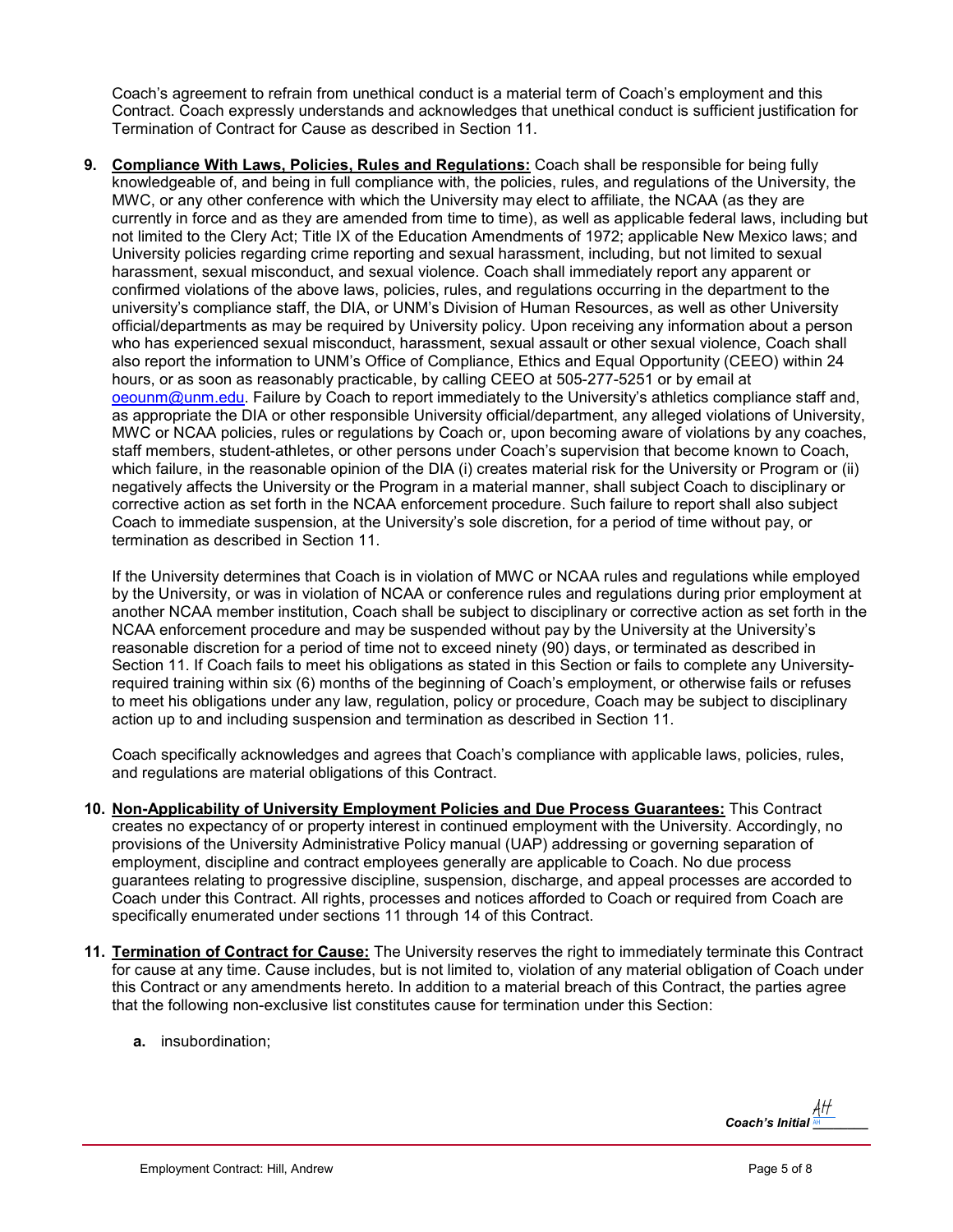- **b.** Coach's neglect of, or failure or refusal to perform, his duties as Assistant Coach in any material respect after receiving written notice of such failure or refusal from the DIA;
- **c.** malfeasance involving misuse of University or donor funds;
- **d.** Coach's failure to comport himself in a manner consistent with good sportsmanship or the moral, ethical or academic standards specified in this Contract or in University policies and regulations;
- **e.** failure of Coach or any other person under his supervision and direction to comply with applicable standards or regulations of the MWC or the NCAA, federal or state law, or University rules, regulations or policies, as amended from time to time, regardless of whether such violation results in the imposition of sanctions or other consequences;
- **f.** Coach's failure to promote an atmosphere of compliance or failure to properly and effectively monitor personnel under his supervision and direction which results in material non-compliance by Coach's personnel, with applicable standards or regulations of the MWC or the NCAA, federal or state law, or University rules, regulations, or policies, as amended from time to time, regardless of whether such violation results in the imposition of sanctions or other consequences;
- **g.** Coach's instruction to any assistant coach, student or other person to respond inaccurately or incompletely to any request or inquiry concerning a matter relevant to University's athletic programs or other institution of higher learning which shall be propounded by University, the NCAA, the MWC or other governing body having supervision over the athletic programs of University or such other institution of higher learning, or required by law;
- **h.** Coach's failure to fully cooperate in the enforcement and implementation of any drug testing and/or education program established by the University, the MWC, the NCAA, or pursuant to federal or state law that is applicable to student athletes or other employees of the University;
- **i.** Coach's being charged with, indicted for, pleading no contest to, or being convicted of (i) any felony; or, (ii) any misdemeanor involving gambling, drugs or alcohol. For purposes of termination of this Contract for cause, the parties agree that a conviction or plea will serve as conclusive evidence of the commission of the alleged crime by Coach;
- **j.** engaging in conduct which either (i) displays a continual, serious disrespect or continual, serious disregard for the mission of the University, (ii) brings Coach into public disrepute (ii) constitutes moral turpitude or breaches the high moral and ethical standards applicable to Coach as a visible representative of the University;
- **k.** major or repeated minor violation of policies, rules, or regulations of the University; major or repeated secondary infractions of the MWC or NCAA rules (including any similar infraction which may have occurred at Coach's prior employment); major or repeated minor violation of New Mexico or federal laws, regulations, or policies;
- **l.** Coach's misconduct, whether or not relating to Coach's employment, which is not in the best interest of the University or which violates the University's mission, interests, policies, or regulations, and which causes material damage to the reputation or dignity of the University or its athletics program;
- **m.** participating in any (i) gambling, bookmaking, wagering, or betting involving any athletic contest whatsoever wither by soliciting, placing or accepting a bet or wager or through a bookmaker, a pool, or any other method of gambling; or (ii) counseling, instruction, encouraging, or knowingly and intentionally permitting any student-athlete, assistant coach, or other individual under or subject to Coach's control, authority, or supervision to participate in such activity;

*Coach's Initial \_\_\_\_\_\_\_\_* -H AH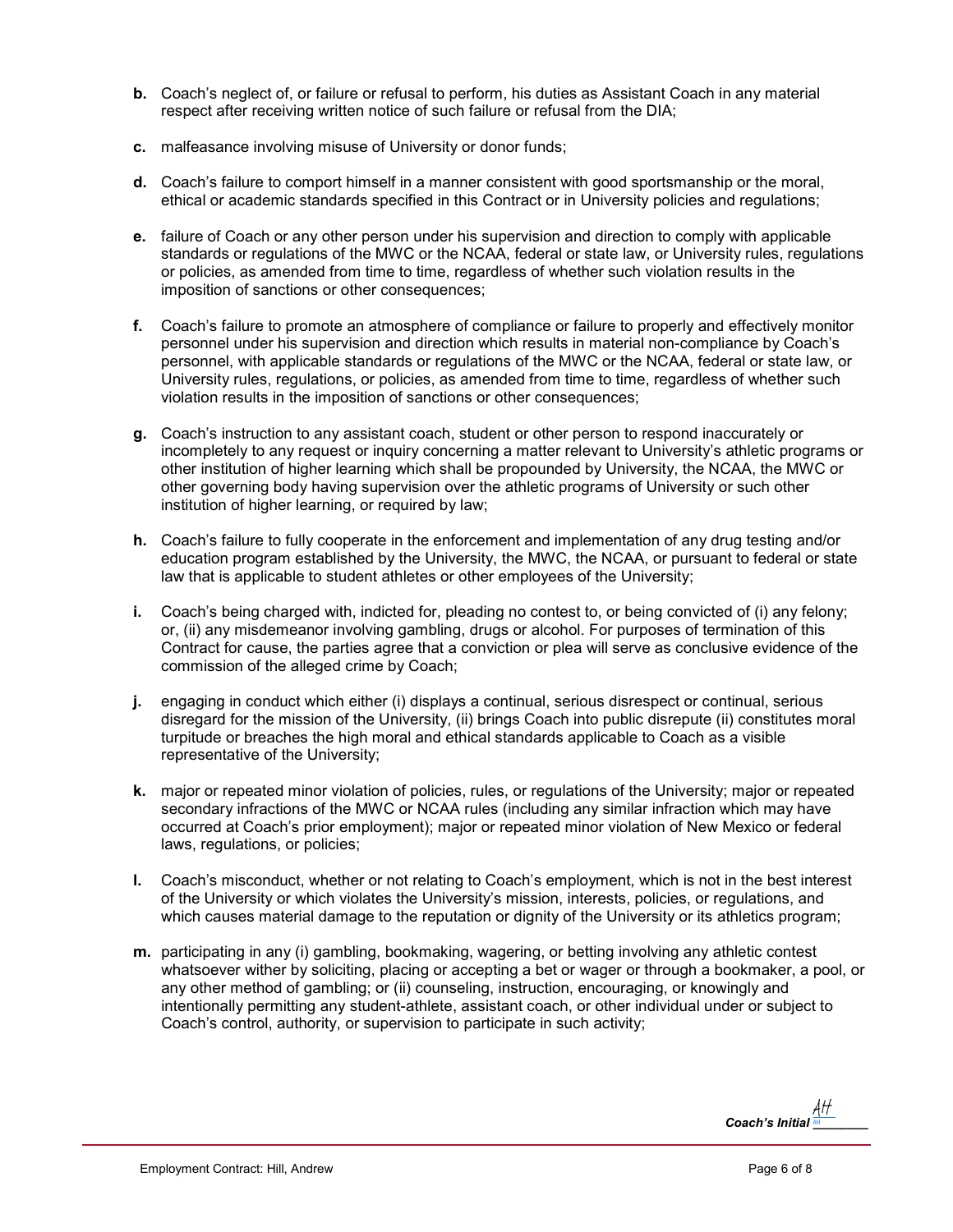- **n.** failure to report promptly to the DIA in writing any violations or potential violations known to Coach of University Rules including, but not limited to, those by Coach, his assistant coaches, student athletes or other persons under the direct control or supervision of Coach;
- **o.** failure to take reasonable steps to ensure the physical and mental wellbeing of student athletes on the Men's Basketball team;
- **p.** willful or grossly negligent conduct injurious to the University's Intercollegiate Men's Basketball Program or the University;
- **q.** any other reason violation of policies of the University or its Athletics Department.

If this Contract is terminated for cause, the University shall have no further liability except for base salary and fringe benefits accrued to the date of termination.

Nothing in this Section shall prevent, limit or otherwise interfere with the University's right to terminate the services of the Coach without cause at any time subject to the provisions of Section 12 herein. Coach expressly agrees that nothing in this agreement creates any expectancy of or property interest in continued employment and no University Administrative Policy addressing or governing progressive discipline, discharge or the appeal process for discharge shall be applicable to Coach.

**12. Termination by Request of Coach:** Coach may terminate this Contract at any time upon written notice to the DIA. In the event that Coach terminates this Contract pursuant to this Section, the University shall have no further liability except for base salary and benefits accrued to the date of termination.

Coach understands and agrees that termination of this Contract pursuant to this Section prior to the expiration of the Contract Term will cause irreparable harm to the reputation and athletic programs of the University in an amount not capable of precise calculation or quantification. Therefore, if Coach terminates this Agreement during the Contract Term, Coach agrees to pay to the University as liquidated damages, and not as a penalty, **fifty percent (50%)** of his base salary for the remainder of the Contract Term, within sixty (60 days of such termination.

Liquidated damages may be modified to a lesser amount at the discretion of the DIA, with approval of the University President.

- **13. Contract Non-Renewal:** Coach expressly agrees that there exists no expectancy of renewal of this Contract beyond the term stated in Section 2 herein. Coach also expressly agrees that no notice that this Contract will not be renewed is required. Coach understands that this provision contradicts UAP 3240, Contract Employees, and expressly agrees that no notice is required. The obligations of the University and Coach pursuant to this Contract shall terminate with his termination or the end of the Contract Term, whichever occurs first.
- **14. Termination by Disability or Death**: It is expressly understood and agreed that this is a personal service agreement between the parties and that in the event of the incapacity of Coach to the degree that he is rendered incapable of performing the obligations and duties contained in this Contract for a period of more than ninety (90) consecutive days, as certified by two (2) physicians selected or approved by the University, or his untimely demise, this Contract shall terminate and the University shall have no further financial or other obligation whosoever hereunder except to pay Coach his base salary and benefits accrued to the date of termination.
- **15. Complete Employment Contract:** This Employment Contract and any Exhibits attached hereto and incorporated herein by reference, constitute the final and complete agreement between the parties. Any amendments or further addenda, hereafter agreed to by both parties, shall be in writing and executed with the same formality. All prior and contemporaneous negotiations and agreements pertaining to Coach's employment by the University are deemed incorporated into this Contract and such documents and

*Coach's Initial* <u>새</u>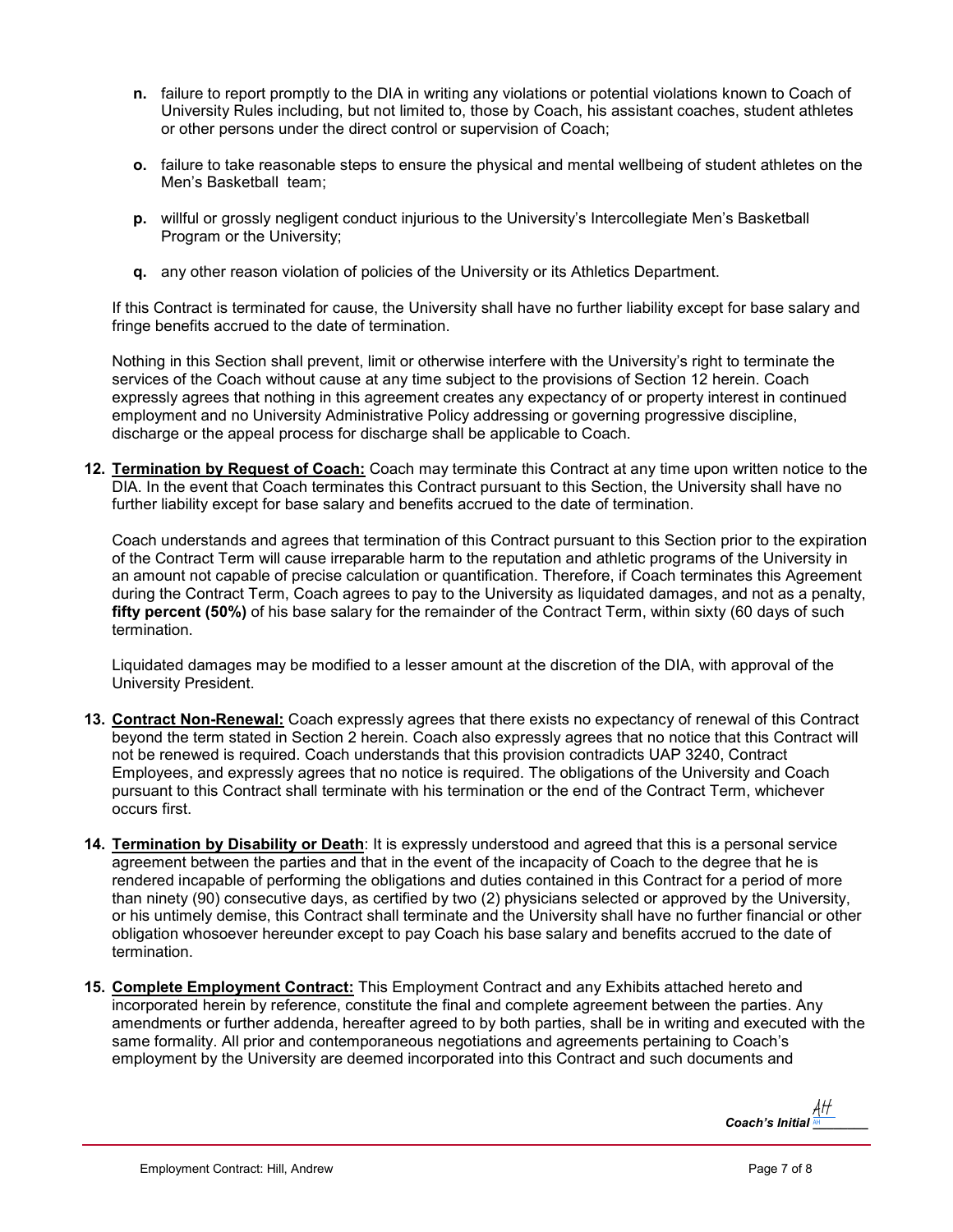instruments are deemed to have been abandoned if not so incorporated. No verbal understandings, statements, promises, or inducements contrary to the terms of this Contract exist.

- **16. Severability:** If any provision of this Contract is held to be invalid or unenforceable for any reason, such provision shall be ineffective to the extent of such invalidity or unenforceability; provided, however, that the remaining provisions will continue in full force without being impaired or invalidated in any way unless such invalid or unenforceable provision or clause shall be so significant as to materially affect the Parties' expectations regarding this Contract. The Parties shall replace any invalid or unenforceable provision with valid provision which most closely approximates the intent and economic effect of the invalid or unenforceable provision.
- **17. Governing Law and Forum:** This Contract, and any other amendments, shall be governed by and construed in accordance with the laws of the State of New Mexico and the policies and procedures of The University of New Mexico Board of Regents.
- **18. Waiver:** No waiver by either party of any rights under this Contract will be valid unless set forth in a writing signed by that party. The failure of either party to insist upon strict performance of this Contract shall not be construed as a waiver of any of the party's other rights under the Contract.
- **19. Captions:** The captions used herein are for convenience only and do not in any way limit or amplify the terms and provisions hereof.
- **20. Mandatory, Binding Arbitration:** The Parties agree to submit to binding arbitration any claims that they may have against each other, of any nature whatsoever, other than those prohibited by law, pursuant to the New Mexico Uniform Arbitration Act, and hereby waive any rights to file suit in a court of law on any such claims.

IN WITNESS HEREOF this Employment Contract has been duly executed by the parties hereto on the respective dates appearing below each party signature.

#### **THE REGENTS OF THE UNIVERSITY OF NEW MEXICO**

#### **COACH**

[\\_\\_\\_\\_\\_\\_\\_\\_\\_\\_\\_\\_\\_\\_\\_\\_\\_\\_\\_\\_\\_\\_\\_\\_\\_\\_\\_\\_\\_\\_\\_](https://secure.na2.echosign.com/verifier?tx=CBJCHBCAABAAzOAGjWAyl6-bBYKmmvvFOL7-bBj6b57N) Eddie Nunez (Apr 18, 2022 10:17 MDT) Eddie Nunez

Eduardo J. Nuñez Director of Intercollegiate Athletics

Date: <u>Apr 18, 2022</u>

 $\frac{\text{And} \text{rew R} \text{ Hill}}{\text{A}_{\text{All}}(kpr10,202213,54 \text{ MDT})}$ 

Andrew Hill Assistant Coach/Men's Basketball Date: <u>Apr 10, 2022</u>